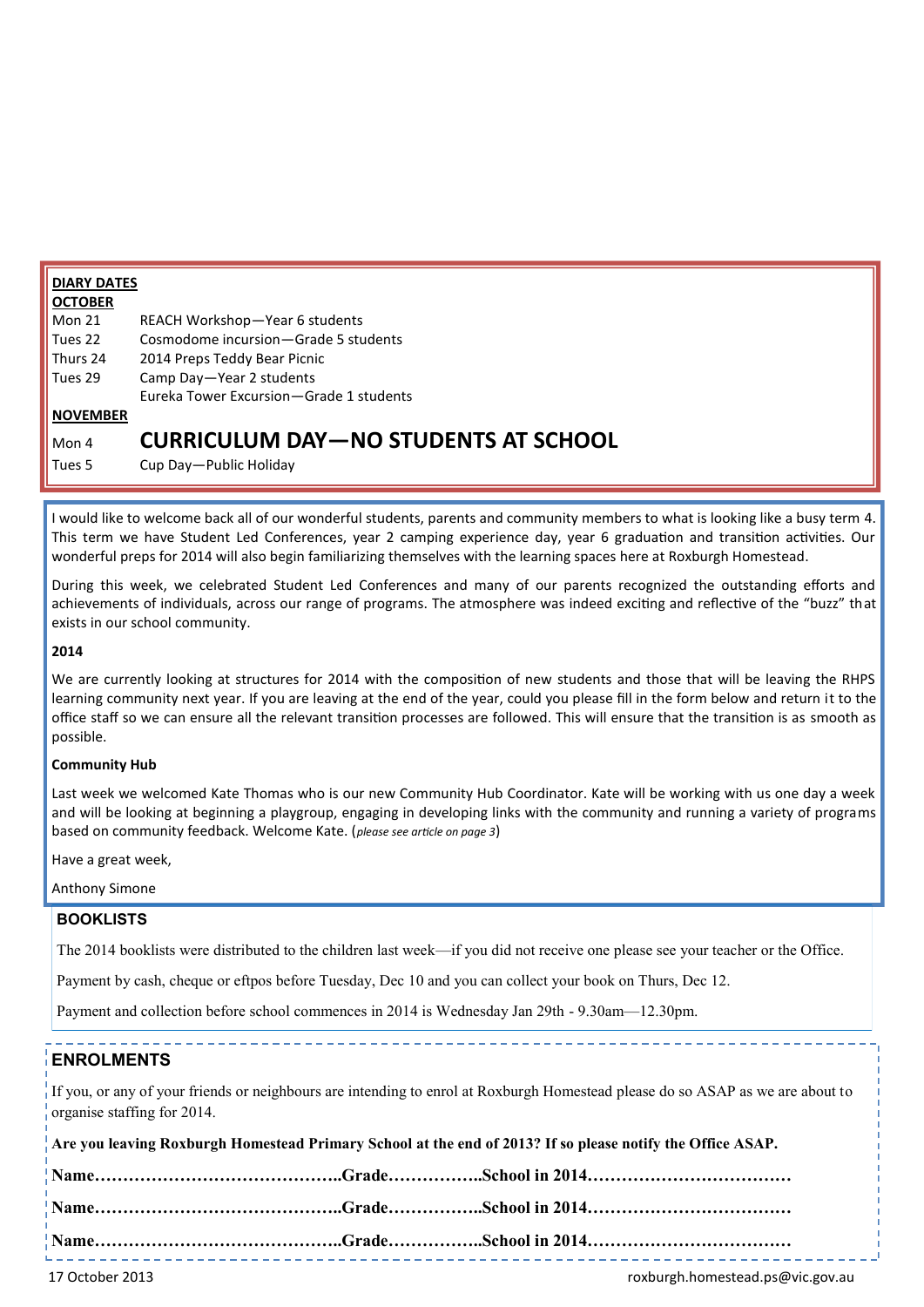### **Talking about learning.**

An important part of learning is being able to articulate what you have done, what this means in your life and what your goals are. This gives learning a purpose and helps to engage the learner, encouraging deeper meaning. This week at Roxburgh Homestead Primary School, we have encouraged all students to articulate this learning through student led conferences. With the support of their teacher, students discussed their learning, highlighting areas for improvement. Students also provided examples, and in some cases demonstrations of what this learning looks like.

At our school student led conferences are scheduled twice a year, alternating with written reports. During student led conferences the school is certainly buzzing with lots of children very excited about their learning! This buzz doesn't just happen overnight. There are a lot of processes put into place across the school to ensure students are able to articulate an accurate picture of their learning. This includes:

- Learning intentions At our school lessons begin with learning intentions. This statement ensures that students are clear about what they are learning in any given lesson. That way they are clear about what they are to achieve. The teacher is also then able to give feedback in relation to this learning.
- Rubrics and matrices Teachers use a range of tools to ensure students are very clear about their achievements. Examples include the counting matrices used in some year levels to show students both their achievements and their next goal.
- Strategy lists In junior classrooms, reading strategies are listed on the 'CAFÉ' board. After consultation with the teacher, each student is allocated a strategy to help them improve in reading.
- Testing At Roxburgh Homestead Primary School we don't make testing secret teacher business. Learning is about improvement and it is important for student s to see the improvements they are making.
- Reflection/sharing Students are encouraged to discuss their learning as a regular part of each lesson.
- Anchor charts Our classrooms have lots of posters and charts reflecting student understandings. These charts help students define important concepts and also bridge new learning to previous learning.
- Writers notebooks/strategy books/ learning journals Classrooms use different tools to record learning as it happens and the strategies students are learning.

The above examples are only a few of the different ways we encourage your child to think about their learning. Now that you know this, please ensure you ask what your child has learnt every day… and don't accept it when they say 'nothing'! Lets keep the excitement and momentum of student led conferences happening every day.

Rachelle Hedger Assistant Principal

## **PREMIERS' READING CHALLENGE 2013**

Each year, the Victorian Premiers' Reading Challenge encourages kids of all ages to experience a variety of genres. Students from all year levels have the opportunity to read texts they might never have encountered before.

This year at Roxburgh Homestead Primary School, over 40 of our students participated in the Challenge. The following students received certificates for their efforts:

### **Prep Jo**

| <b>Shaahid Mohamed Naser</b> |
|------------------------------|
| Faris Mustafa                |

**1 Erin** Shehan Imbulana

**1 Jo** Mercedes Ioane

### **3/4 Clare**

Beren Arslan Esra Cinar Sarah Eideh Kulsoom Hussain Eleeza Maqsood Samiha Rahman Sadia Sattar

### **4 Liz**

Waruni Devasurendra Nicholas Hammond Supreet Kaur Dilara Unal

**4 Michael** Jade Baird Caleb Duncan Jeshni Imbulana Ali Selek Dineth Senevirathna

### **5 Maree**

Mohamad Al-Jawhary Laurie Avery Ebru Baykan Dilara Dalak Austin Emiantor Taylan Eraslan Baris Erpolat Senith Foneska Ethan Fowler Madison Georgiadis Cihan Gocmen Taylan Guner Eda Gurbuz Grace Iupeli

**5 Maree** (cont) Jemma Lipari Anisha Raj Hazal Rifat Liam Saunders



Congratulations to everybody who took part in the Premiers' Reading Challenge. A special mention goes out to the following people:

> Shehan Imbulana read 44 books Waruni Imbulana read 47 books Dineth Senevirathna read 61 books Mercedes Ioane read 487 books!

## A stellar effort from those four students.

Remember, it is always a challenge to keep reading and experience new and interesting things. If you would like to get involved in next year's Premiers' Reading Challenge, look out for the advertisements when they appear and come and see Holly.